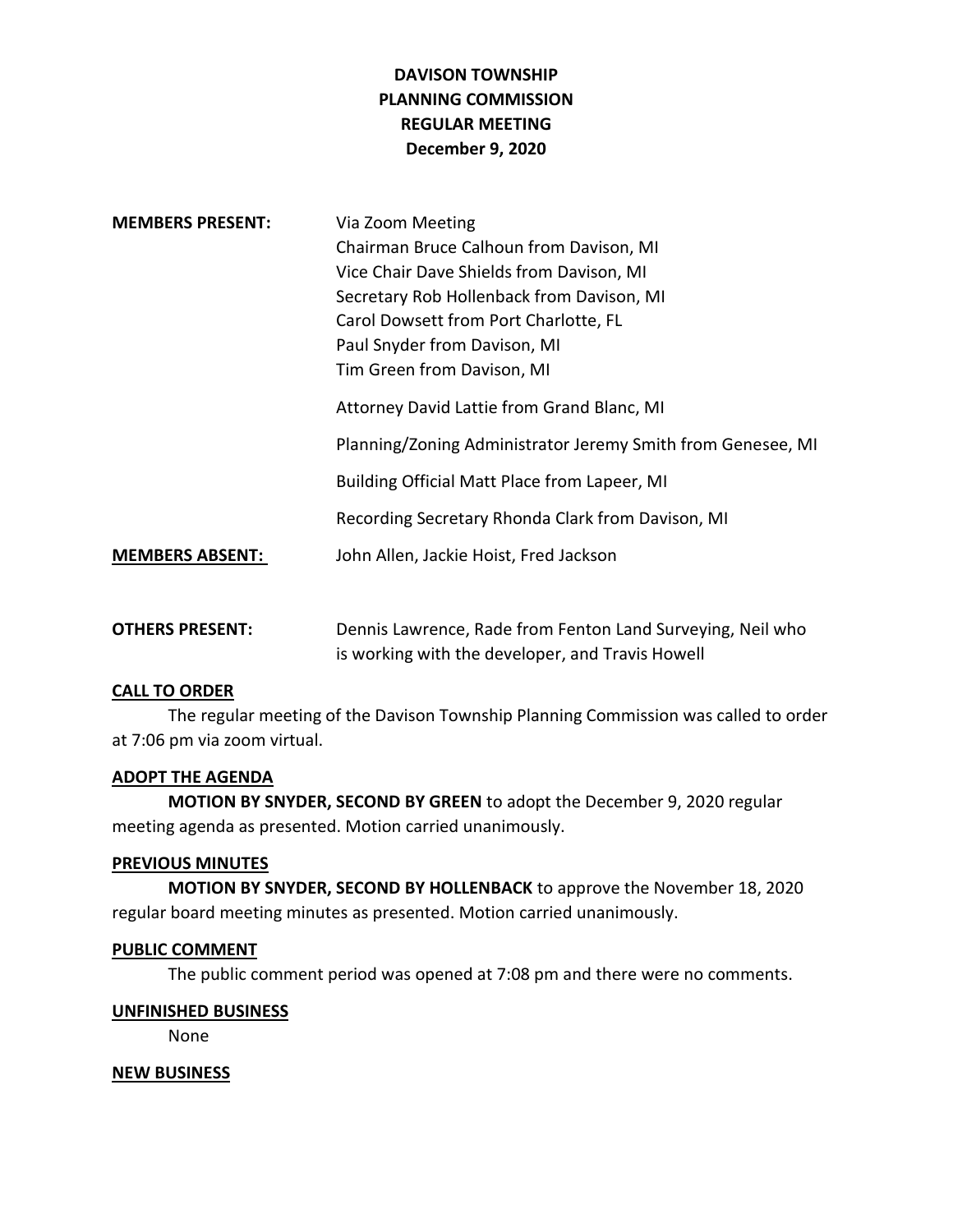# **Site Plan-16-SP-2020-3 Brandywine Estates**

Kelly Walker, the developer, is requesting a review of the Preliminary Site Condominiums Plan for 111 single family dwellings on the 68-acre parcel of land located in Section 19, north side of Atherton Road between Vassar and Irish Roads.

Jeremy Smith gave the Administrative review stating the Building Department would recommend support of the project based on the following:

- 1. The Brandywine Estates Site Condominium Development Phase 1 Site Plan meets the Zoning Ordinance requirements for Preliminary Site Plan approval.
- 2. The Site Plan is in compliance with the requirements of the zoning district in which it is located being Residential Urban, the units meet all the set back requirements, the paving, curb and gutter streets will be built to Genesee County specification, the development will have sewer, storm drains, and detention basins.
- 3. The Township is requiring 2 test wells be dug before any building permits are issued due to high arsenic in the area and the detention basins will be owned and maintained by Genesee County.
- 4. Sidewalks, street trees, street lights, and landscaping will be provided per the zoning ordinance.

The Building Department authorizes the developer to proceed to the  $2^{nd}$  Phase of Preliminary Site Plan review once 75% (24 units) of Phase 1 has been built if the Planning Commission approves the plans tonight.

The board discussed the detention pond holding water and the issues it may cause the resident and if there were other options such as a French drain. The Board wanted to see if the detention basin cross sections will have water being held at the bottom. Also, the size of the units, and maintenance of the property on a regular basis with connecting roads to the existing subdivision.

Mr. Lattie said that exploring the options for mitigating water in the basins and additional language for association maintenance agreement for the basins in the Master Deed would be a good compromise.

Carol Dowsett joined the meeting at 7:19 pm due to internet difficulties.

**MOTION BY CALHOUN, SECOND BY DOWSETT** to approve Site Plan 16-SP-2020-3 Brandywine Estates with additional language to the Master Deed to include an Association and maintenance of the detention area as presented. Roll call: Yes- Shields, Hollenback, Calhoun, Dowsett, Green, Snyder. Motion carried.

\*Note this site plan is a continuance of the original development of the Brandywine Estates subdivision with a new developer. Roads were approved to be connected throughout the subdivision on both plans.